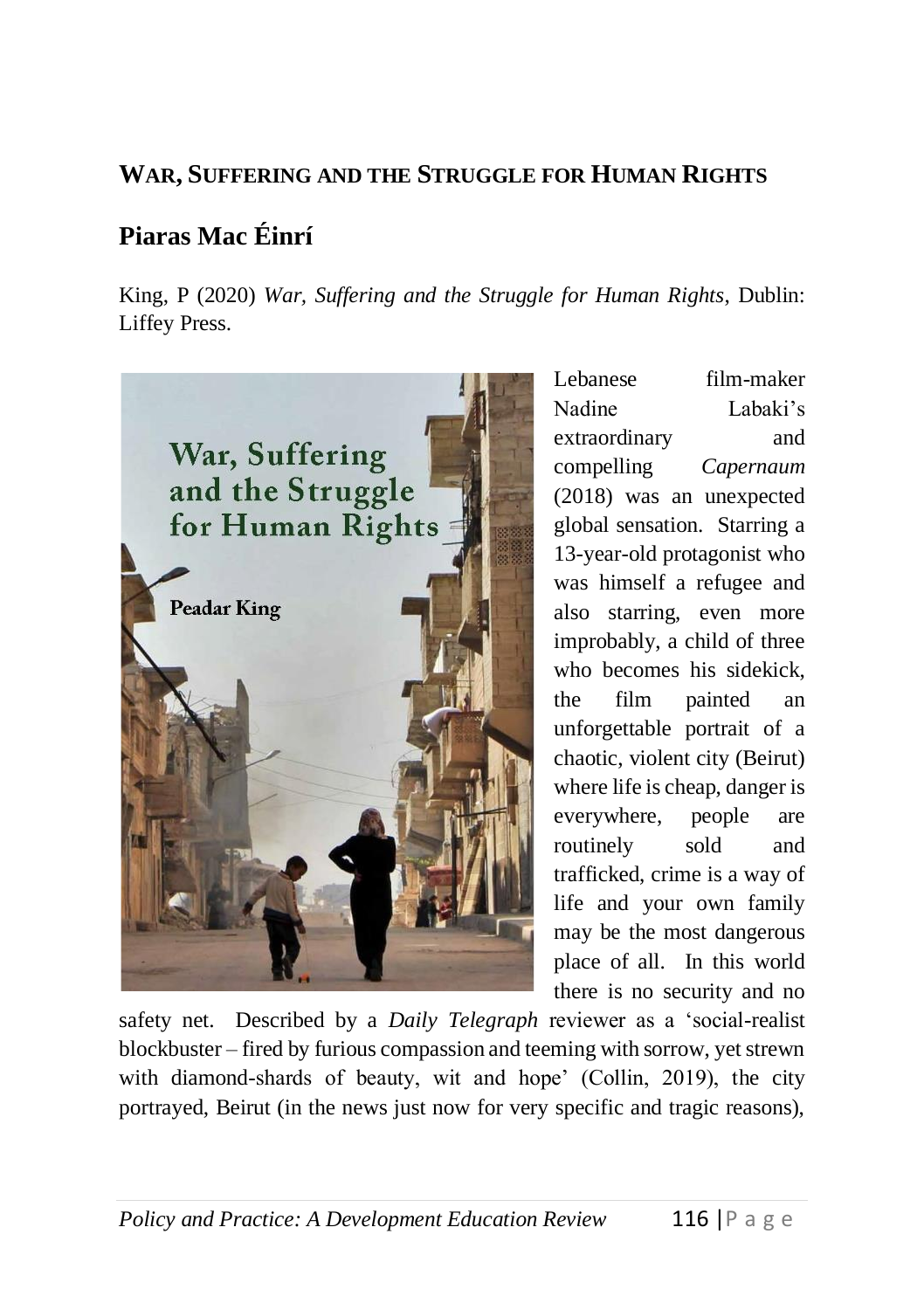could in truth be any city with a legacy of conflict in the global South, from Mogadishu to Kabul.

Labaki's brilliant film showed, in a visceral way, the everyday struggle for survival of tens of millions living on this planet today. If done well, as it was in this case, that is one of the great strengths of the medium of film - a sense of immediacy, visual power, and empathetic identification with the characters. But how does one achieve the necessary distancing required to stand back in a more reflective, analytical fashion and write about such issues, and what might be the purpose of writing about them? This is the challenge addressed by Peadar King in *War, Suffering and the Struggle for Human Rights*. King, long-time producer and presenter of *What in the World?*, Irish national broadcaster RTÉ's global affairs series, has been bringing astonishing stories into Irish homes for almost 20 years. From stories of hope and inspiration to stories of oppression and suppression, the series has examined lives lived amongst serious and persistent poverty, and a wide range of complex social and political situations across the developing world.

It is not an easy task to address such issues on a global scale. Descriptions of injustice, violence and inequality are challenging at the best of times. They are most readily understood through real-life case studies, but when one begins to catalogue the horrors which humankind can inflict on itself, several dilemmas quickly become evident.

For one thing, the sheer repetitive awfulness of any such telling can numb the senses. As King says, in a sentence attributed to Stalin, one death is a tragedy, a million a statistic. There is a danger that the recitation of events will become a case of one damned thing after another, desensitising the reader and ultimately making it difficult to formulate an adequate moral, political or even emotional response. Robert Fisk reminds us of conversations with United States officers in Iraq after the invasion of that country in 2003 when they 'began to talk to us of "compassion fatigue". Outrageously, this meant that the West was in danger of walking away from human suffering' (Fisk, 2020).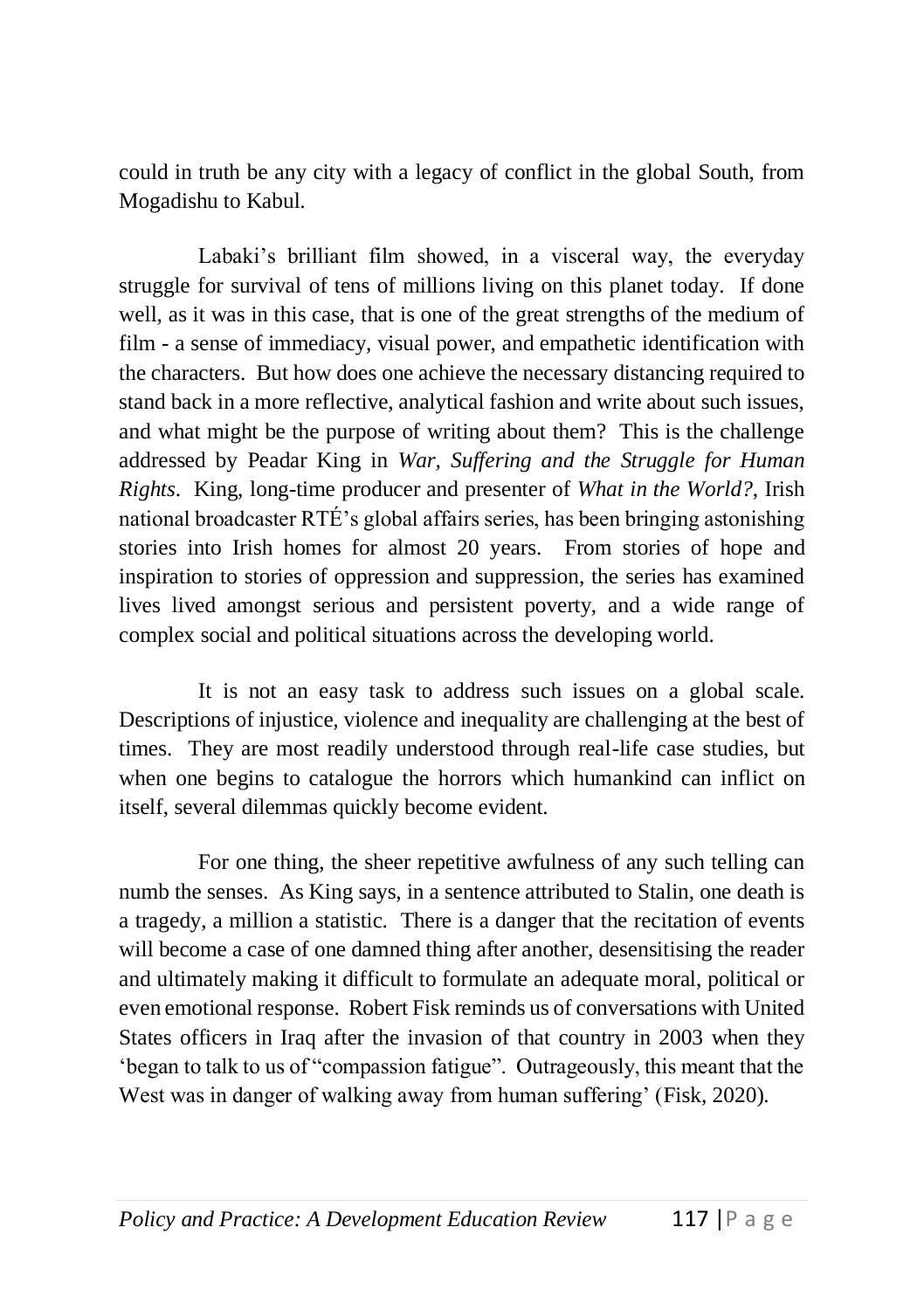The stance to be adopted by any putative writer-as-witness to this apparently never-ending nightmare also poses a challenge. Can injustice, war, violence and suffering be adequately captured and analysed by any observer, especially one who has not been a participant in or direct observer of the events portrayed? How can one combine human empathy with dispassionate analysis and consideration of the underlying political and structural factors giving rise to such evils in the first place? Is it to be an unrelieved portrait of bleakness and savagery and is there a danger that a glint of humanity or hope might dilute this message? How does the writer allow space for readers to formulate their own responses to such recitations?

Of course, these problems and dilemmas are not new. They are part of the journalist's daily calling. If their task is to write the first draft of history, that should include all of the above; disinterested accuracy and informed, dispassionate analysis and commentary. One might also include the academic researcher, who attempts, one hopes equally dispassionately, to analyse the causes and consequences of human, social and political events, whether at a local level or on a global scale, while situating that analysis within a broader comparative perspective.

The French word *vulgarisation* is not easy to translate – 'popularisation' is the usual English language equivalent, although words like 'outreach' and 'dissemination' are also suggested. The meaning is very far from what might be suggested by an overly literal English language reading and actually conveys, with a positive connotation, the notion of the dissemination of a high degree of knowledge and expertise in a form accessible to a wider public audience. This is a key element of King's book. It combines the first-hand observations typical of good journalism, carried out in the field and based on encountering many of those directly affected, with background analysis and factual knowledge based on careful research. While he does not dissemble his own rights-based, left-of-centre political standpoint, that does not inhibit his ability to call out wrongdoing wherever he sees it. He has a keen eye for human detail, a strong empathy with his subjects and the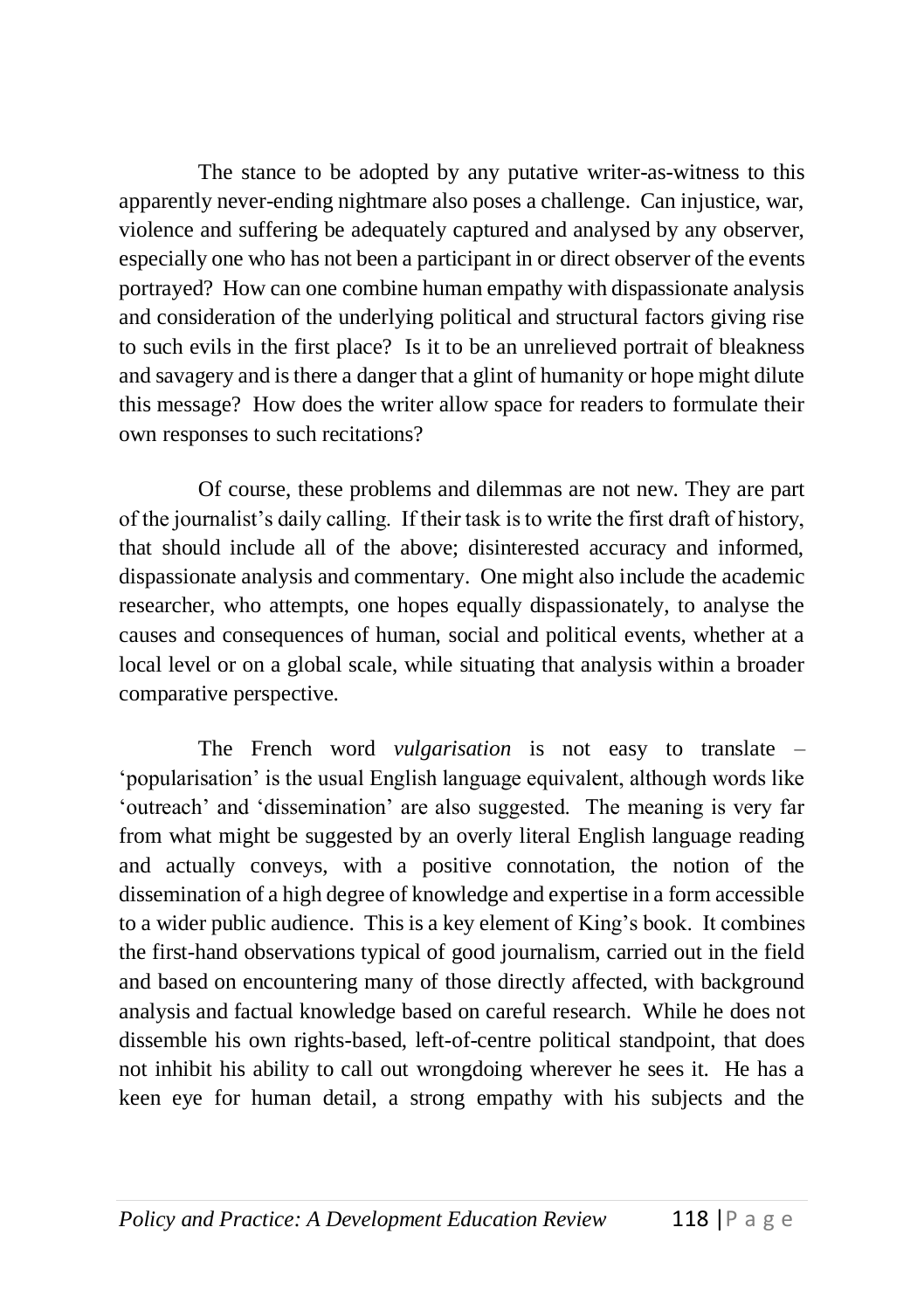background expertise to make sense of what he sees in both its specific and broader contexts.

His focus is a global one. In thirteen chapters, he manages to paint a portrait of some of the world's more troubled places, as disparate as Afghanistan, Lebanon, Brazil and South Sudan. Some will be familiar, others, such as Western Sahara and Uruguay, less so (at least to the English language reader). Even in the case of those places and situations we think we know, he conveys a specificity of focus and an analytical depth that goes beyond what one might encounter in standard media reports. Moreover, one of his constant themes is, precisely, that much of what we think we know about such places is itself often derived from a radically inadequate, clichéd and distorted media image which serves to obfuscate and reduce complexity, rather than elucidate and educate. I remember all too well from my own time living in Lebanon in the 1980s that the part of the city where I lived, west Beirut, was almost invariably preceded by the qualifiers 'mainly Muslim' or 'war-torn'. Such shorthand usages offer a superficial picture of a complex place and actually get in the way of a proper understanding, as surely as the constant depiction, familiar but irritating to Irish people, of the troubles on this island as a war between Catholics and Protestants.

King also shows that the lacunae in western media coverage are not limited to the clichés used, but affect the basic choices made in what is considered newsworthy and reportable. After one atrocity in South Sudan involving the massacre of about 2,000 civilians, he contacts a radio station in Ireland.

> "That sounds like an interesting three minutes', I was told. 'Perhaps on Friday'. It didn't happen. Apparently Friday was a busy day in Ireland. And, we are told, black lives matter" (194).

This picture of the Western perspective on the rest of the world may lack the bitter irony of the title of war correspondent Ed Behr's (1978) memoir *Anyone Here Been Raped and Speaks English?* but the point is not dissimilar.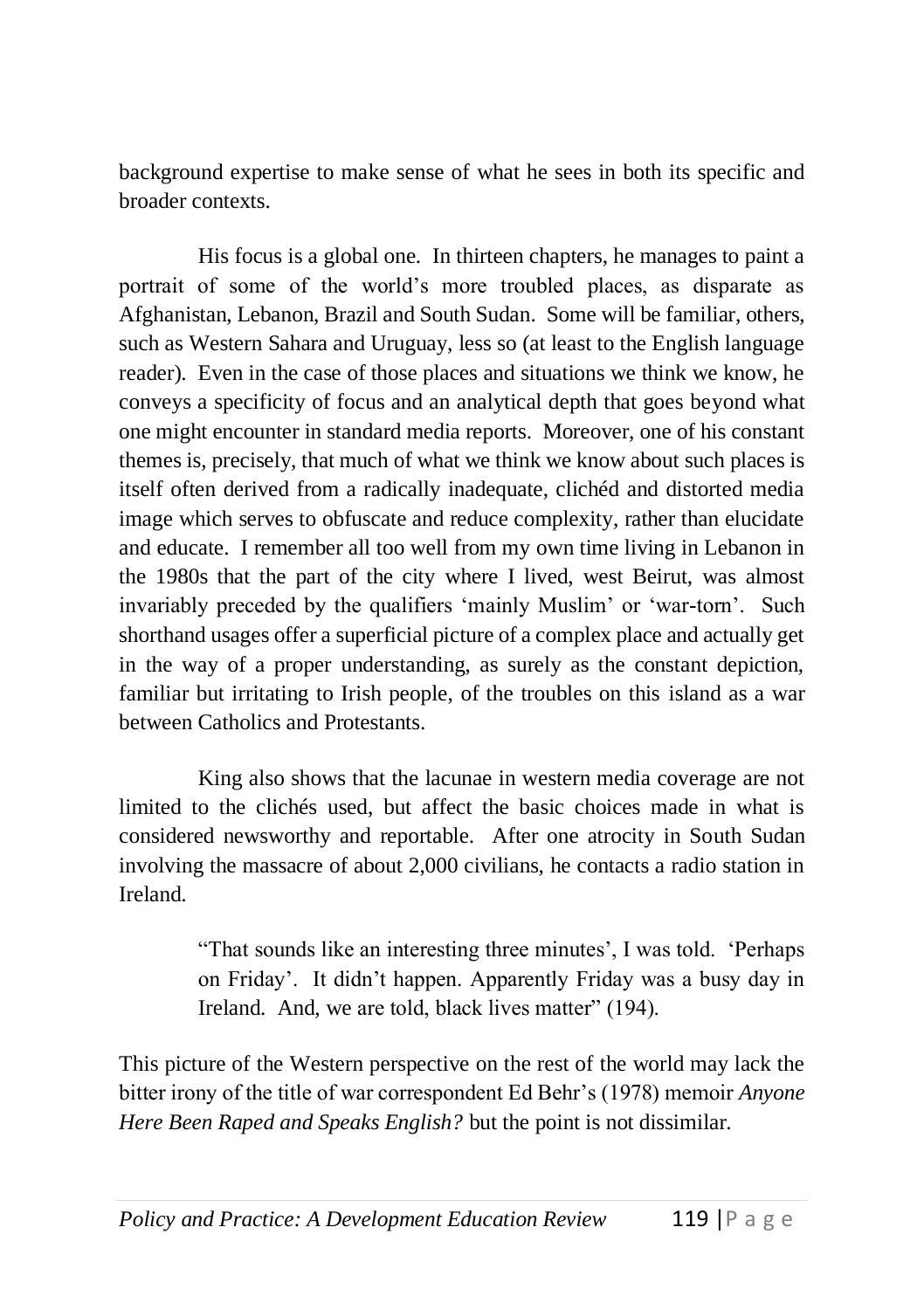Certain themes recur throughout the book. One is man's inhumanity to women: for example, the mass killing of women in the Mexican border town of Juárez which began around 1993.

> "Many victims were teenage students, poor and working-class young women. According to an Amnesty International (2003), the majority of the victims were less than eighteen years old and almost half of them were subjected to sexual violence beyond the basic act of rape. Many had bite marks, stab wounds, ligature and strangulation marks on their necks. Some had their breasts severely mutilated. Autopsies determined that some of the missing girls were kept alive for a few weeks before being murdered. Investigators believe the girls were held captive and repeatedly raped and tortured before being murdered. Posters plastered on city walls bear testimony to the scale of the killing" (96-97).

This is not the only way in which women are victimised. King's description of the links between militarisation and exploitative sex work around US military bases in South Korea takes us on a tour of the subject, going back to earlier versions of such exploitation in nineteenth century Ireland and drawing on the work of historian Maria Luddy concerning the Contagious Diseases Acts 1864-1886, which provided for the forcible confinement of up to nine months of women (but not men) suffering from venereal diseases in 'subjected districts' including Cork, Queenstown (Cobh) and the Curragh.

In spite of the book's avowed subject matter, it is still a shock to read of the sheer levels of violence and murder portrayed. Latin America stands out – home to just eight per cent of the world's population, but 33 per cent of its homicides.

> "More than 2.5 million Latin Americans have been murdered since the turn of this century. No other continent comes near. Just four countries in the region – Brazil, Colombia, Mexico and Venezuela – account for a quarter of all the murders on Earth" (27).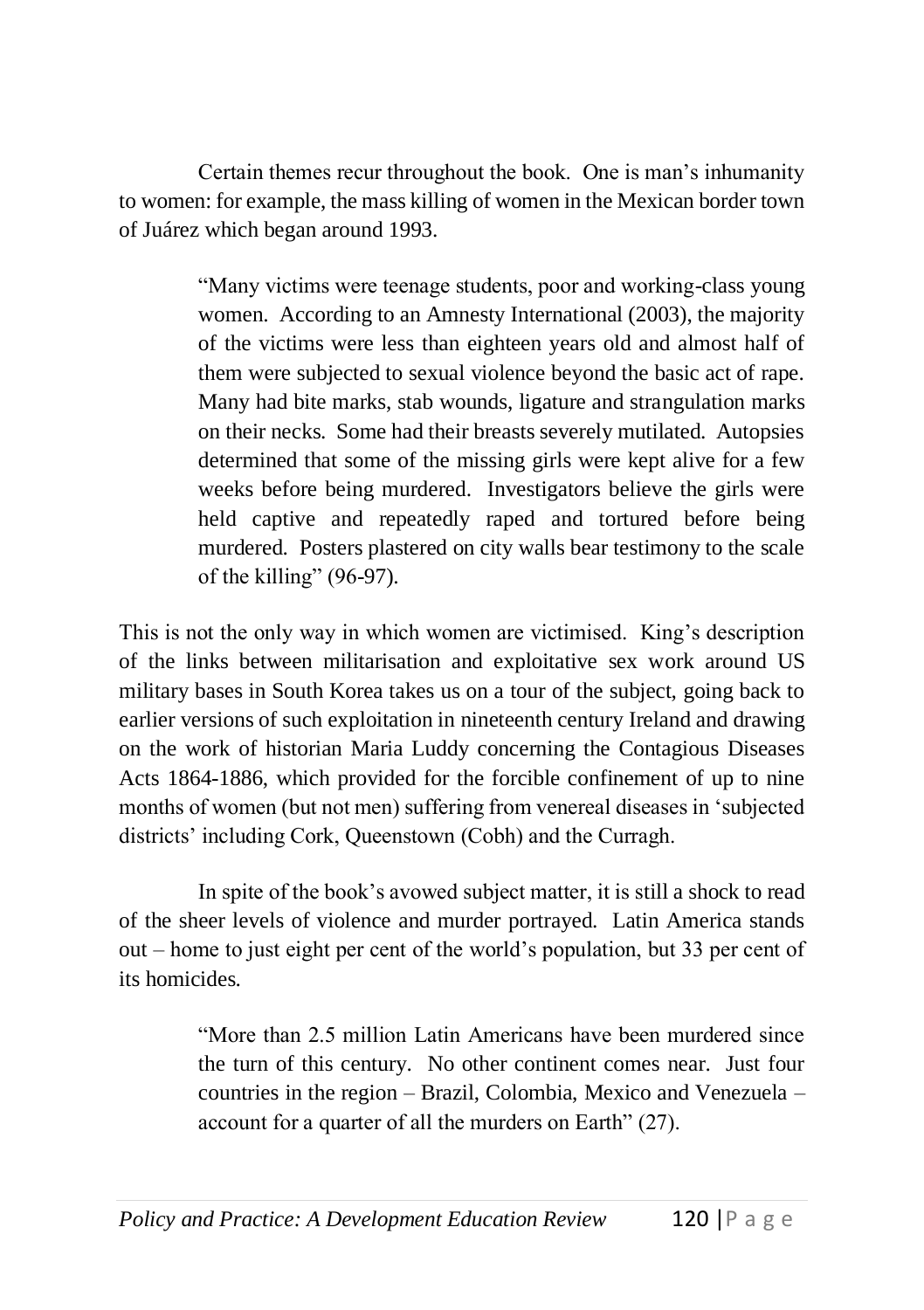King does not reach for any simplistic explanations but nor does he subscribe to the idea that there is anything inexplicable about such matters. The world he portrays is rotten with inequality, corrupted by criminal drug gangs (serving, of course, western consumers in more salubrious countries) and controlled by ideologues like Brazilian president, Jair Bolsonaro, sharing, as the book notes, the same white supremacist ideology as his North American neighbour.

Some issues surface repeatedly, including the often calamitous consequences of military intervention by outside powers in places such as Libya. But while every chapter also contains examples of survivors and the courage of those who fight for just causes, one offers a glimpse of the possibility of a genuinely better society. It is the story of José Alberto Mujica Cordano ('Pepe'), former president of Latin America's second smallest country, Uruguay, and a former revolutionary, inspired by Ché Guevara. A modest man known throughout the continent, he was responsible for a number of radical social experiments, including the legalisation of marijuana, and for policies in areas such as health and education which seem to have done much to reduce social inequality and oppression in Uruguay. It is probably no coincidence that a country known for its vibrant participatory democracy, low inequality and expansive social policies also stood out in its response to the recent COVID-19 pandemic.

The prose style is informal, direct and down-to-earth – sometimes perhaps excessively so – rather than academic and references are not provided. It could be argued that a focus on fewer places and in greater depth, rather than a world-wide whistle-stop tour, might have been more productive, but a good case can also be made for the choices King has made here.

I thought this book would be rather daunting, if only because of its endless accounts of human rights abuses and injustice. But King also shows the art that conceals art. Each chapter of about twenty pages is a self-contained account, painting a picture of people and places in a way which leaves the reader informed, interested and anxious to find out more. But each chapter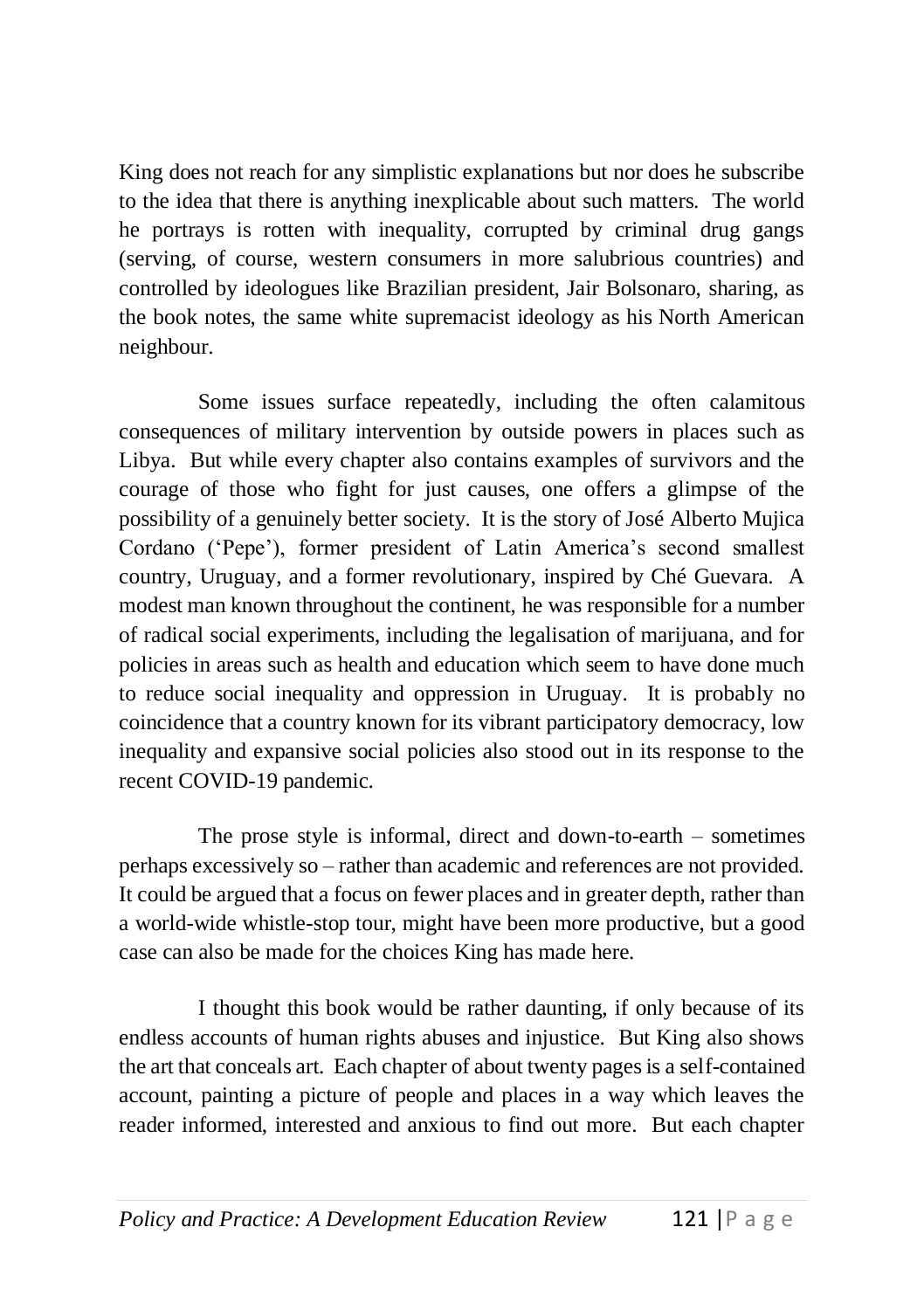also echoes common themes, in a way which conveys a continuity and an internal unity of purpose. He clearly writes with an Irish readership in mind, but what he has to say should be of interest to a far wider audience as well.

Above all, it is not all unremitting horror. He also shows us that humanity, resilience, tolerance and goodwill are rarely absent from the grimmest of situations. He amply justifies the task he has set himself, to make sense for us, the readers, of the places he depicts, to recover the humanity and agency of those portrayed, including victims, and to encourage us to think about our own moral engagement with the world beyond our shores, while subtly and constantly reminding us, should there be any danger of smugness or complacency, of local parallels.

## **References**

Amnesty International (2003) *Intolerable killings: 10 years of abductions and murder of women in Ciudad Juárez and Chihuahua*, available: <https://www.amnesty.org/en/documents/amr41/026/2003/en/> (accessed 10 August 2020).

Behr, E (1978) *Anyone Here Been Raped and Speaks English?*, London: New English Library Ltd.

Collin, R (2019) 'Capernaum review: a crazily ambitious, heart-in-mouth neorealist version of Baby's Day Out', *The Telegraph*, 21 February, available: [https://www.telegraph.co.uk/films/0/capernaum-review-crazily-ambitious-heart-in](https://www.telegraph.co.uk/films/0/capernaum-review-crazily-ambitious-heart-in-mouth-neorealist/)[mouth-neorealist/](https://www.telegraph.co.uk/films/0/capernaum-review-crazily-ambitious-heart-in-mouth-neorealist/) (accessed 10 August 2020).

Fisk, R (2020) 'Beirut has suffered a catastrophe that will live long in the memory – and the repeated betrayal of its citizens is a travesty', 5 August, *The Independent*.

Labaki, N (2018) *Capernaüm*, available:<https://www.capernaum.film/> (accessed 10 August 2020).

**Piaras Mac Éinrí** lectures in migration and geopolitics in the Department of Geography at University College Cork. He is a